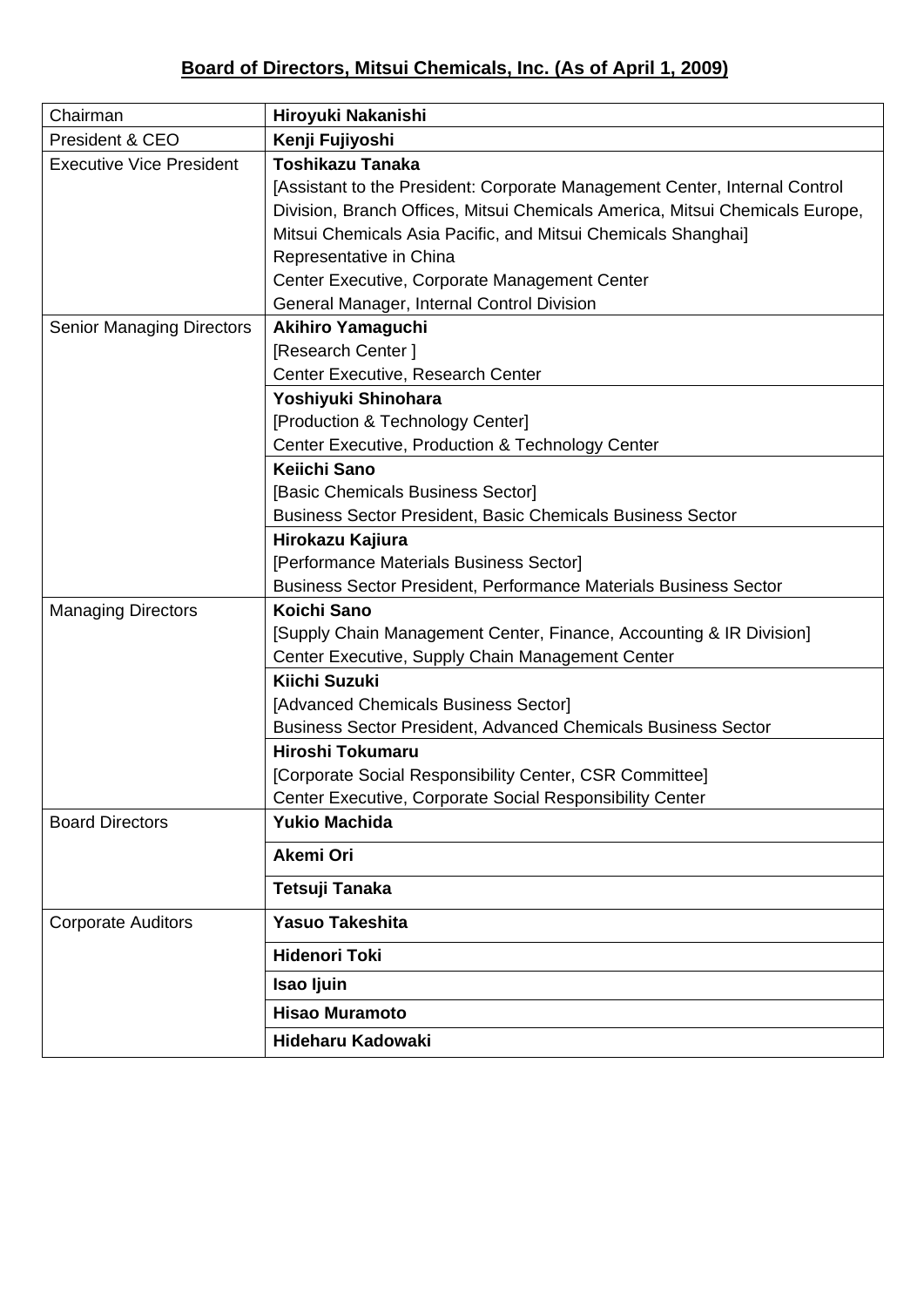| <b>Managing Executive Officers</b> | Junichi Nakagawa                                                         |
|------------------------------------|--------------------------------------------------------------------------|
|                                    | Business Sector Vice President, Basic Chemicals Business Sector          |
|                                    | General Manager, Business Planning, Development & License Division,      |
|                                    | <b>Basic Chemicals Business Sector</b>                                   |
|                                    | Shigeru Iwabuchi                                                         |
|                                    | President, Prime Polymer Co., Ltd.                                       |
|                                    | Yoshiyuki Funakoshi                                                      |
|                                    | Deputy Center Executive, Production & Technology Center                  |
|                                    | <b>Yukio Hara</b>                                                        |
|                                    | Business Sector Vice President, Performance Materials Business Sector    |
|                                    | Yasuji Omura                                                             |
|                                    | General Manager, Corporate Planning Division, Corporate Management       |
|                                    | Center                                                                   |
| <b>Executive Officers</b>          | Yoshinori Koga                                                           |
|                                    | Board Director, Prime Polymer Co., Ltd.                                  |
|                                    | <b>Minoru Koshibe</b>                                                    |
|                                    | General Manager, Planning & Coordination Division, Production &          |
|                                    | <b>Technology Center</b>                                                 |
|                                    | <b>Gen Takemoto</b>                                                      |
|                                    | General Manager, Ichihara Works, Production & Technology Center          |
|                                    |                                                                          |
|                                    | <b>Yasuhiko Ohtawa</b>                                                   |
|                                    | General Manager, Automotive & Industrial Materials Division, Performance |
|                                    | <b>Materials Business Sector</b>                                         |
|                                    | <b>Naoto Tani</b>                                                        |
|                                    | President, Mitsui Chemicals America, Inc.                                |
|                                    | Toshiyuki Fukushima                                                      |
|                                    | General Manager, Osaka Works, Production & Technology Center             |
|                                    | <b>Tsutomu Tannowa</b>                                                   |
|                                    | General Manager, Human Resources & Employee Relations Division,          |
|                                    | <b>Corporate Social Responsibility Center</b>                            |
|                                    | Shinichi Otsuji                                                          |
|                                    | General Manager, Omuta Works, Production & Technology Center             |
|                                    | Shigeru Isayama                                                          |
|                                    | General Manager, Business Planning & Development Division, Performance   |
|                                    | <b>Materials Business Sector</b>                                         |
|                                    | Kaoru Takezawa                                                           |
|                                    | General Manager, Phenols Division, Basic Chemicals Business Sector       |
|                                    | President, Mitsui Phenols Singapore Pte. Ltd.                            |
|                                    | Terunori Fujita                                                          |
|                                    | General Manager, Catalysis Science Laboratory, Research Center           |
|                                    | Yoshiteru Yamaguchi                                                      |
|                                    | General Manager, Iwakuni-Ohtake Works, Production & Technology Center    |
|                                    | <b>Takao Uetake</b>                                                      |
|                                    | General Manager, Safety & Environment Division, Corporate Social         |
|                                    | <b>Responsibility Center</b>                                             |
|                                    | <b>Fumio Oshino</b>                                                      |
|                                    | General Manager, Nagoya Works, Production & Technology Center            |